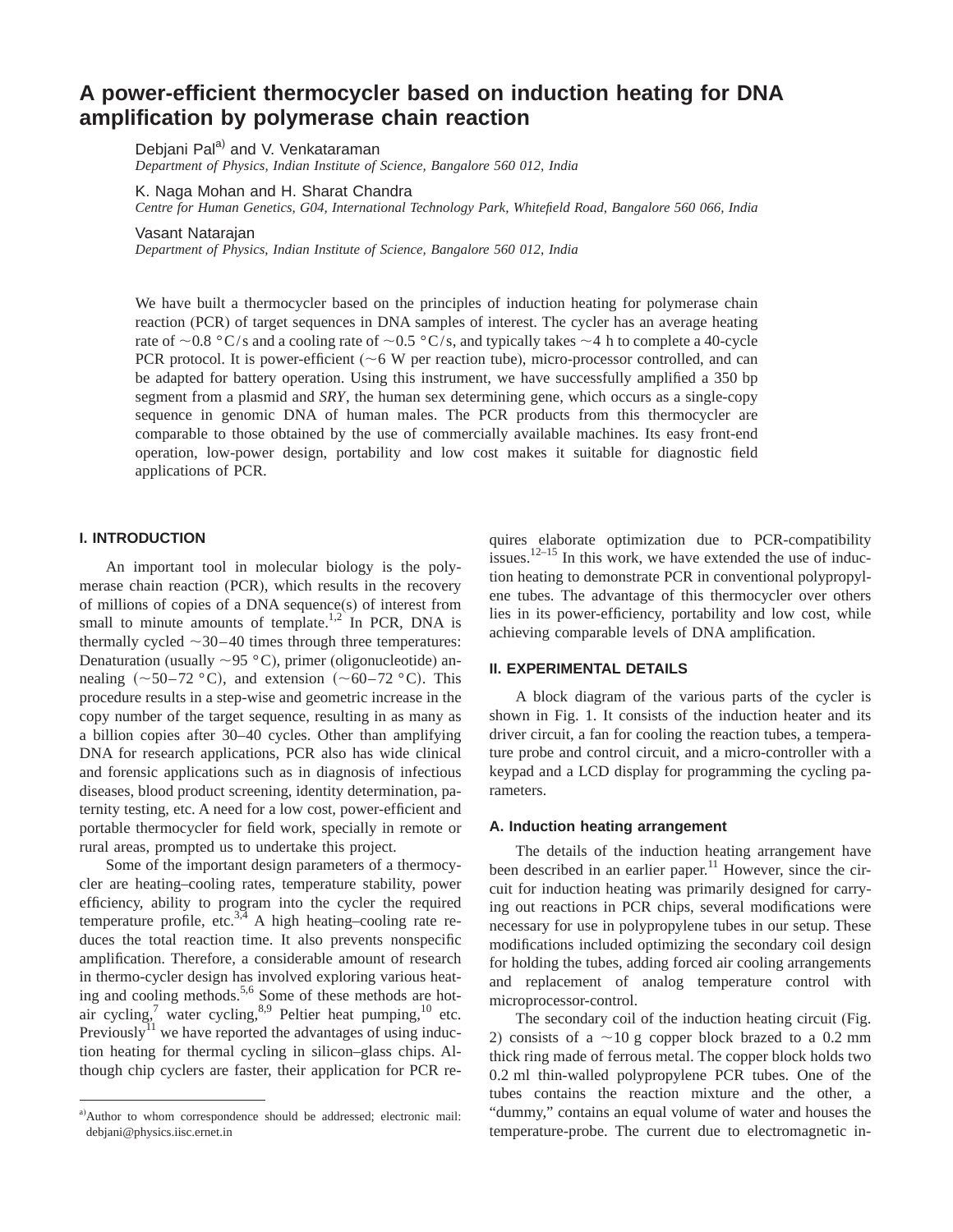

FIG. 1. Block diagram of the thermocycler showing its various components.

duction remains confined to the ring itself, and the copper block is heated by thermal conduction from the ring. The ring is made of a ferrous metal to ensure a high induced current in the secondary and the block is made of copper to ensure good thermal conduction. The outer and inner diameters of the ring are 14 and 5 mm, respectively. An optimum ring-thickness of 0.2 mm was chosen so that its thermal mass remains minimized, but at the same time it can withstand brazing to the copper block. The excess metal from the copper block is removed to minimize its thermal mass and improve the heating–cooling rates.

In contrast with our chip design, $11$  the PCR tubes needed active cooling due to the increased mass of the secondary. Our earlier attempts at passive cooling had led to a cooling rate of only  $0.1 \degree C/s$ . Therefore, cooling was carried out by blowing air from a 4 in.  $\sim$  31 W fan, powered from a 220 V ac source, and controlled by a relay. A thermal compound (Part # 120-2, Wakefield Engineering Inc., USA) was used to ensure good thermal contact between the reaction tubes and the copper block during PCR.

## **B. PCR tube: Temperature calibration and thermal profile**

A type-K teflon-insulated thermocouple is inserted into the dummy tube containing a volume of water, equal to the volume of the reaction mixture for measuring the temperature of the reaction. The thermocouple is connected to a complete instrumentation amplifier and thermocouple cold junction compensator chip (AD595 from Analog Devices)



FIG. 2. Diagram of the secondary coil showing both reaction and "dummy" tubes



FIG. 3. Typical temperature profile during a PCR in our thermocycler.

with a voltage output of 10 mV/ $\degree$ C. The temperature, as well as the cycling information, can be read directly from the LCD display.

The thermocouple cannot be inserted directly into the reaction mixture during PCR as it inhibits the reaction.<sup>15</sup> Hence, the temperatures of the two tubes (reaction and "dummy") need to be calibrated against each other prior to the reaction. A thermocouple was inserted in each of the two tubes containing equal volumes of water and their temperatures were measured independently to ensure that both of them reach the same temperature simultaneously. This check was particularly important because the material of the tube (polypropylene) has a low thermal conductivity  $(0.12 \text{ Wm}^{-1} \text{ K}^{-1})$ .<sup>16</sup>

We also calibrated the AD595 chip independently to compensate for any chip error. This was done by inserting a thermocouple and a platinum resistance thermometer into the same tube and comparing their readings. The thermocouple output was read simultaneously with the AD595 chip and a Keithley 2000 digital voltmeter, using its in-built module for reading type-K thermocouple.

The readings of the platinum resistance thermometer are almost the same as those registered by the thermocouple and the Keithley 2000 digital voltmeter. However, the thermocouple and AD595 registered a value that is lower by 2.8 °C. This error (within the specified  $\pm 3$  °C calibration error of the chip) is compensated by programming the microcontroller.

The amplified output from AD595 is directly fed to the micro-controller (PIC16F877) to constitute the on–off electronic control. The cycling parameters (e.g., set-points, incubation times and the number of cycles) are entered into the micro-controller through a keyboard and can be monitored on the display during cycling. When the temperature of the tube exceeds the set-point, the micro-controller switches off the heating. One of the micro-controller pins is connected to the fan through a relay. The fan is switched on during cooling from denaturation temperature  $(\sim 95 \degree C)$  to annealing temperature  $(\sim 50 \degree C)$ .

We also recorded the thermal profile during PCR to eliminate possible failure of the reaction due to an incorrect profile. A section of the temperature profile for the PCR tube is shown in Fig. 3. The maximum temperature variation at any incubation temperature (calculated as standard deviation with typically 20 data points, excluding the initial overshoot) is  $\pm 0.4$  °C. There is an initial overshoot of temperature on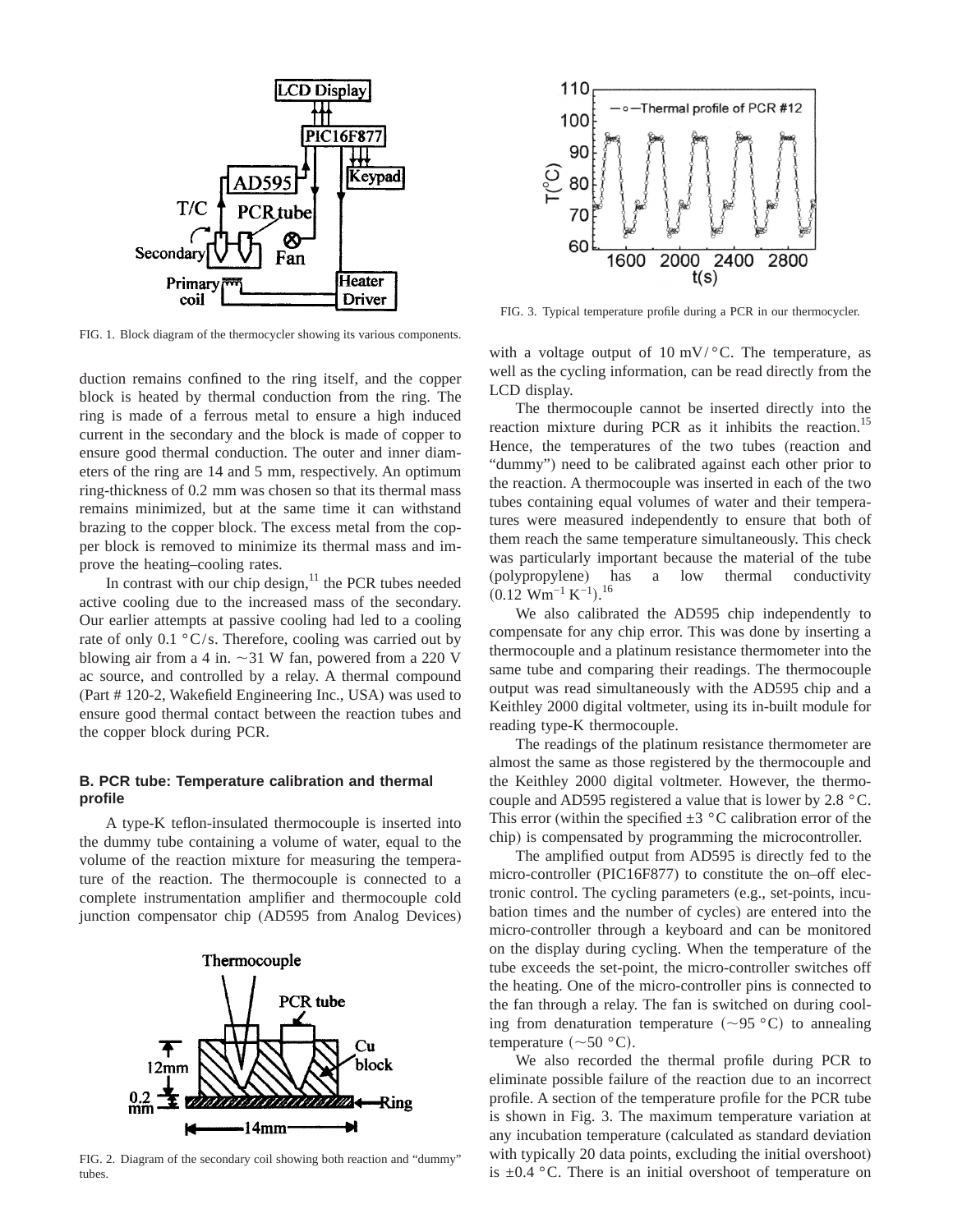reaching any set-point, which was absent in the thermal profile of the PCR chip.<sup>11</sup> The overshoot in the present case results from the effect of the on–off control on the large thermal mass of the copper block. Since it dies down after one or two oscillations, it can be neglected while calculating the average temperature variation at the set-points. The average heating rate is  $\sim 0.8$  °C/s and the average cooling rate is  $\sim$  0.55 °C/s.

## **C. Power efficiency of the thermocycler**

The power requirement for heating the PCR tubes is low in our thermocycler due to the switching mode design of the drive circuit. In this design, the power transistors are either on or off and never operated in the active region. Therefore, their power dissipation is minimized.

To calculate the power-efficiency, we first estimated the fraction of the total power dissipated in the secondary coil during open-loop operation (i.e., full heating without any setpoint). This same fraction was used to estimate the power going into the secondary coil alone during the actual cycling. The total power drawn from the supply during open-loop operation is measured to be  $\sim$ 90 watts (6 A at 15 V). This was found to be mostly dissipated across the transistors and the primary coil. Taking into account the measured primary current and the FET, diode, and coil resistances, the average power dissipated in the primary circuit per cycle was estimated to be  $\sim 67$  W. Therefore, only 25%  $(\sim 23$  watts) of the total power drawn from the supply is required to heat the secondary coil under open-loop conditions.

During closed-loop operation (actual cycling), on an average, the power dissipated in the secondary coil is only  $\sim$ 12 watts (including both heating and cooling), assuming only  $\sim$ 25% heating efficiency. Since there are two tubes, the power required per tube is  $\sim$ 6 watts. On the other hand, a commercial thermocycler<sup>20</sup> requires about 9 watts of power per tube (220 watts for 25 tubes). This shows that our switching power design for the induction heating setup is more power-efficient than the typical commercial cycler. Furthermore, the power loss in the drive circuit can be minimized by paralleling more transistors, and hence reducing their effective resistance, as well as by more efficient thermal design of the circuit. Since the aim of the present work was to demonstrate PCR in this new thermocycler design, the drive circuit was not optimized for its lowest-power operation.

#### **III. DNA AMPLIFICATION BY PCR**

We tested the thermocycler described above by amplification of the *SRY* gene  $(840$  bp) from human male genomic DNA. For this purpose, genomic DNA was prepared from peripheral blood of a normal male by the proteinase K-phenol method. $17$  Twenty nanograms of this DNA were mixed with forward (5'-GTACCCGGATCCAT GCAATCATATGCTTCTGCTATG-3') and reverse (58 - TGCAGAAGAATTCTAGGTCTTTGTAGCCAATGTT ACC-3') primers (final concentration 50 pmols each, Sigma Genosys, UK), dNTPs (final concentration  $125 \mu$ mol, MBI



FIG. 4. Amplification of *SRY* from human male DNA. Lane M:  $\lambda$  DNA digested with the enzyme *Hin*dIII (molecular size DNA marker), Lane 1 and 3: PCR products obtained from PTC-150 (MJ Research), Lanes 2 and 4: PCR products obtained from the induction heating-based thermocycler (present study). The size of the PCR products is 840 bp.

Fermentas, Lithuania) and 1.25 units of *Taq* DNA polymerase (Invitrogen, USA). The reaction mixture was overlaid with 40  $\mu$ L of mineral oil (M-5904 from Sigma) and PCR was carried out as follows: Initial denaturation at 95 °C for 2 min, followed by 40 cycles at 95 °C for 1 min, 65 °C for 1 min and 72 °C for 1 min, and a final extension at 72 °C for 10 min.

The reaction products were resolved on 0.8% agarose gel and stained with ethidium bromide (Fig. 4). For comparison, duplicate reactions were carried out in a commercially available thermocycler (PTC-150, MJ Research), and the products obtained with this machine were also resolved in the same gel. These results show that in specificity and amount, the PCR products obtained by using the thermocycler described here are comparable to those from the commercial cycler (PTC-150).

# **IV. DETECTION OF PCR PRODUCT BY FLUORESCENCE FROM SYBR GREEN I**

Sybr Green I is an intercalating dye which binds to double-stranded (ds) DNA and emits a bright green fluorescence upon binding. As PCR proceeds, the copy number of dsDNA increases, resulting in an increase in fluorescence. The increase in fluorescence is  $\sim$ 100-fold at the end of PCR, making this a very sensitive detection technique for the amount of PCR product synthesized.

We carried out PCR of *Prostatin C*1 (350 bp) cloned in the plasmid BlueScript (Stratagene, USA) with an initial denaturation at 95 °C for 3 min, followed by 40 cycles at 95 °C for 1 min, 50 °C for 1 min, and 72 °C for 1 min and a final extension at 72 °C for 5 min. The reaction mixture contained 10 ng of template DNA, 10 pmols each of T3  $(5'$ -ATTAACCCTCACTAAAGGGA-3') and T7  $(5'$ -TAATACGACTCACTATAGGG-3' primers, and 40  $\mu$ L of Dynamo Sybr Green qPCR Mastermix. The PCR product was checked by means of increased fluorescence due to binding of amplified double-stranded DNA to Sybr Green I. The fluorescence images were recorded before and after PCR by a CCD camera.